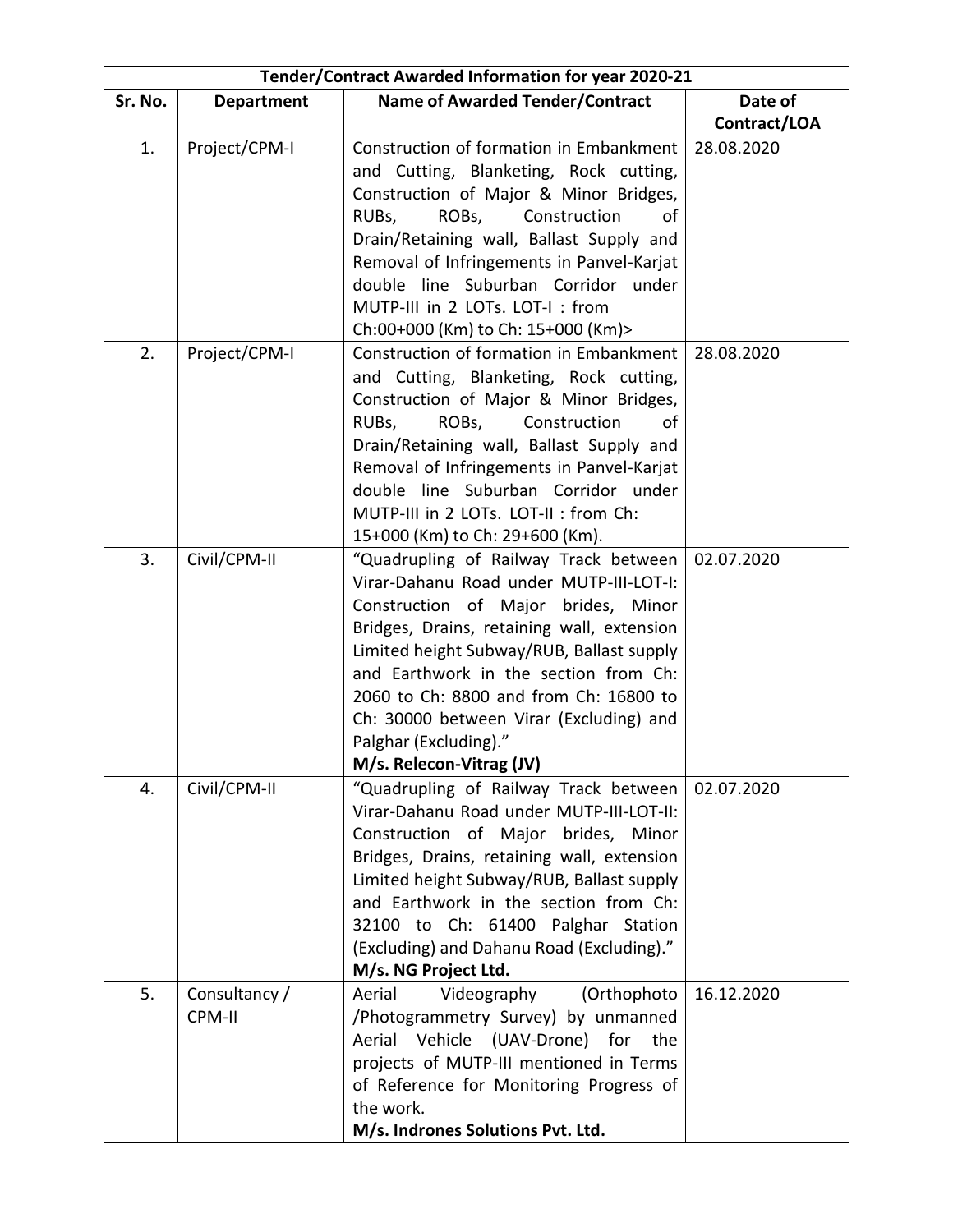| Tender/Contract Awarded Information for year 2020-21 |                         |                                                                                                                                                                                                                                                                                                                                                                                                                                                                         |              |
|------------------------------------------------------|-------------------------|-------------------------------------------------------------------------------------------------------------------------------------------------------------------------------------------------------------------------------------------------------------------------------------------------------------------------------------------------------------------------------------------------------------------------------------------------------------------------|--------------|
| Sr. No.                                              | <b>Department</b>       | <b>Name of Awarded Tender/Contract</b>                                                                                                                                                                                                                                                                                                                                                                                                                                  | Date of      |
|                                                      |                         |                                                                                                                                                                                                                                                                                                                                                                                                                                                                         | Contract/LOA |
| 6.                                                   | Consultancy /<br>CPM-II | "Providing<br>Detailed<br>Engineering<br>Consultancy Services for FLS, Geotechnical<br>Investigation,<br>Survey<br>with<br>Orthophoto/Photogametry Survey (Drone<br>Survey), Preparation of Proposal for Land<br>Acquisition/Forest<br>clearance<br>from<br>MOEFCC & providing all assistance for the<br>same for proposal EMU carshed near<br>Vangaon Railway station (Dist. Palghar) of<br>Western Railway."<br>M/s. S.S. Surveyyors                                  | 24.02.2021   |
| 7.                                                   | Project / CPM-III       | Supply of Machine crushed stone Ballast<br>(65 mm) in stacks on available location<br>between<br>Thane<br>and<br>Diva<br>stations<br>(including stations) in connection with<br>provision of 5 <sup>th</sup> and 6 <sup>th</sup> lines between<br>Thane & Diva stations of Central Railway<br>(MUTP-III)".<br>MRVC/W/150/TNA-<br>Vide<br>No.<br>LOA<br>DW/Supply of Ballast/2020/02 dated<br>08.05.2020.<br>of<br>Tender<br>awarded<br>for<br>Cost<br>Rs.5,16,18,989.80 | 08.05.2020   |
| 8.                                                   | Project / CPM-III       | Construction of TRD (OHE & PSI) Depot<br>near Thane station, works pertaining to<br>Ballast siding Turbhe & Miscellaneous<br>works related with commissioning of 5 <sup>th</sup><br>and 6 <sup>th</sup> line between Thane-Diva stations.<br>Vide LOA No.MRVC/W/150/TNA-DW/Cost.<br>TRD BLDG & Miscellaneous works/2020/3<br>Dated 18.09.2020.<br>Cost of Tender<br>awarded for Rs.14,29,53,207.37                                                                      | 18.09.2020   |
| 9.                                                   | Project / CPM IV        | Quotation - Selection of Quotation for:<br>Providing<br>Consultancy<br>for<br>Services<br>Geotechnical<br>Investigation, and other<br>allied works as per the schedule<br>in<br>with<br>connection<br>Improvement<br>οf<br>identified 19 Stations of CR & WR in<br>Mumbai Suburban at Ghatkoper and<br>Bhayander Station.                                                                                                                                               | 17.06.2020   |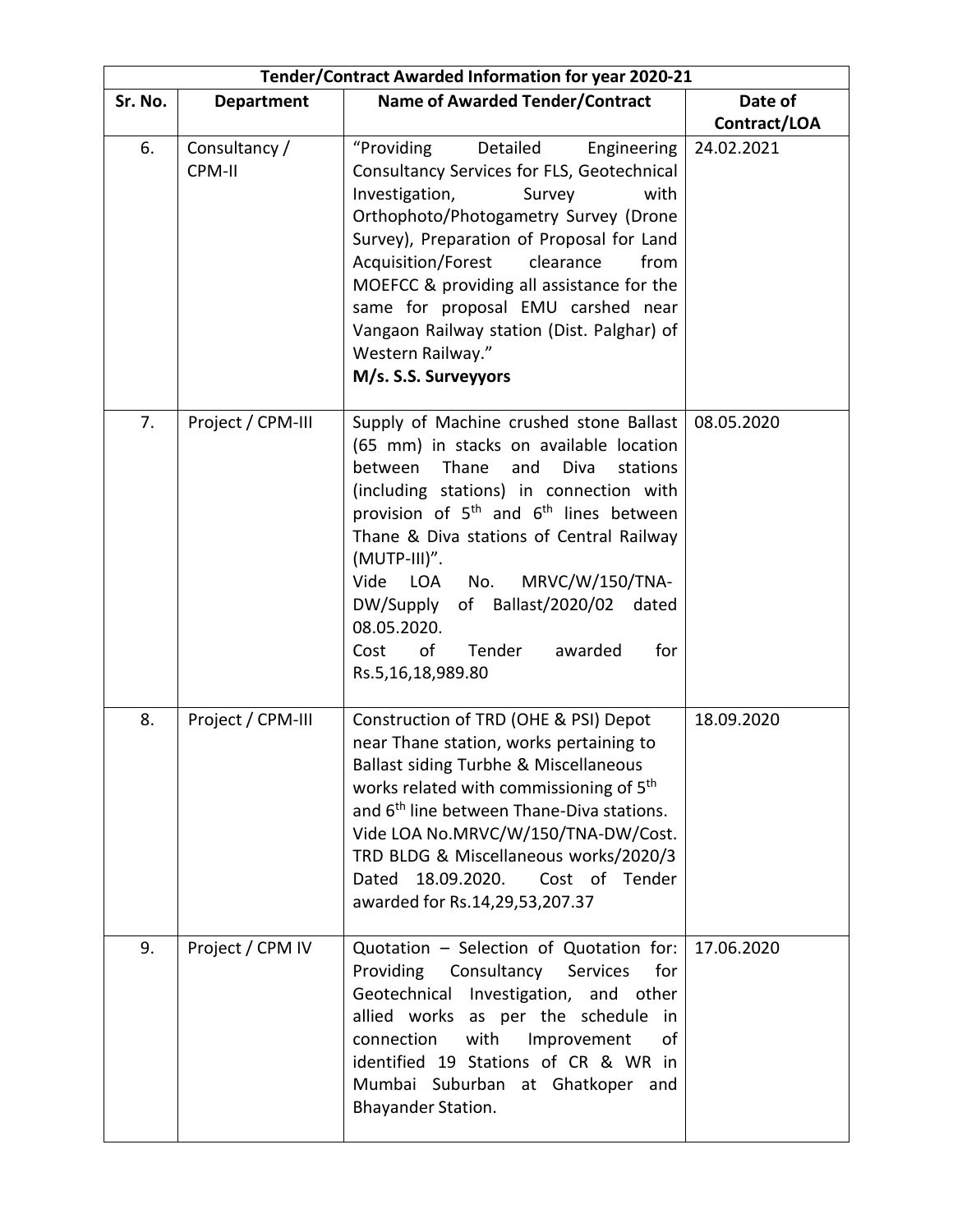| Tender/Contract Awarded Information for year 2020-21 |                   |                                                                                                                                                                                                                                                                                                                                                                                                  |              |
|------------------------------------------------------|-------------------|--------------------------------------------------------------------------------------------------------------------------------------------------------------------------------------------------------------------------------------------------------------------------------------------------------------------------------------------------------------------------------------------------|--------------|
| Sr. No.                                              | <b>Department</b> | <b>Name of Awarded Tender/Contract</b>                                                                                                                                                                                                                                                                                                                                                           | Date of      |
|                                                      |                   |                                                                                                                                                                                                                                                                                                                                                                                                  | Contract/LOA |
| 10.                                                  | Project / CPM IV  | Quotation - Selection of Quotation for:<br>Providing Consultancy Services<br>for<br>Geotechnical Investigation, and other<br>allied works as per the schedule in<br>connection<br>with<br>Improvement<br>οf<br>identified 19 Stations of CR & WR in<br>Mumbai Suburban at 6 Station (Bhandup,<br>Mankhurd, Chembur, GTB Nagar, Mira                                                              | 23.02.2021   |
| 11.                                                  | Project / CPM IV  | Road and Khar Road)<br>Consultancy – Selection of Consultant for,<br>"Study of Crowding at Station, Foot Fall                                                                                                                                                                                                                                                                                    | 26.03.2021   |
|                                                      |                   | Survey, Passenger Flow Study, Simulation<br>Studies along with measures to reduce<br>Congestation & improve Passenger flow<br>and Designing an Integrated Modern<br>Signage & Passenger Information System,<br>Station Illumination & Surveillance System<br>at Stations on Mumbai Suburban Railway".                                                                                            |              |
| 12.                                                  | Engg./ CPM-V      | Orthophoto/Photogrammetry<br>survey<br>(Drone Survey) of Proposed Alignment of<br>3rd & 4 <sup>th</sup> lines between Pune & Lonavala<br>stations of Central Railway                                                                                                                                                                                                                             | 19.08.2020   |
| 13.                                                  | Engg./ CPM-V      | Repairs of Quarter for utilizing as Camp<br>office of Dy. CE / MRVC at Badlapur in<br>connection with Construction of 3rd & 4th<br>line between Kalyan - Badlapur.                                                                                                                                                                                                                               | 21.08.2020   |
| 14.                                                  | Engg./ CPM-V      | Providing 1 number 75 mm dia, nano<br>catalytic instant water converter at type V<br>quarters at IRICEN premises.                                                                                                                                                                                                                                                                                | 08.09.2020   |
| 15.                                                  | Engg./ CPM-V      | Miscellaneous works related<br>site<br>to<br>clearance for approach to type V quarters<br>and incidental works for pump house<br>shifting and it's commissioning at new<br>location.                                                                                                                                                                                                             | 04.11.2020   |
| 16.                                                  | Engg./ CPM-V      | Printing/Scanning work of drawing from<br>open market – for the project of $3^{rd}$ & $4^{th}$<br>line between KYN-BUD, 5 <sup>th</sup> & 6 <sup>th</sup> line<br>between BVI-VR, DPR for proposed 3rd &<br>4 <sup>th</sup> line between Pune-LNL. Construction<br>Type-V quarters at IRICEN/Pune.<br>οf<br>Construction of additional infrastructure<br>facility at IRICEN/Pune and TA studies. | 15.01.2021   |
| 17.                                                  | Engg./ CPM-V      | Construction of water wall fountain at<br><b>IRICEN premises, Pune</b>                                                                                                                                                                                                                                                                                                                           | 06.02.2021   |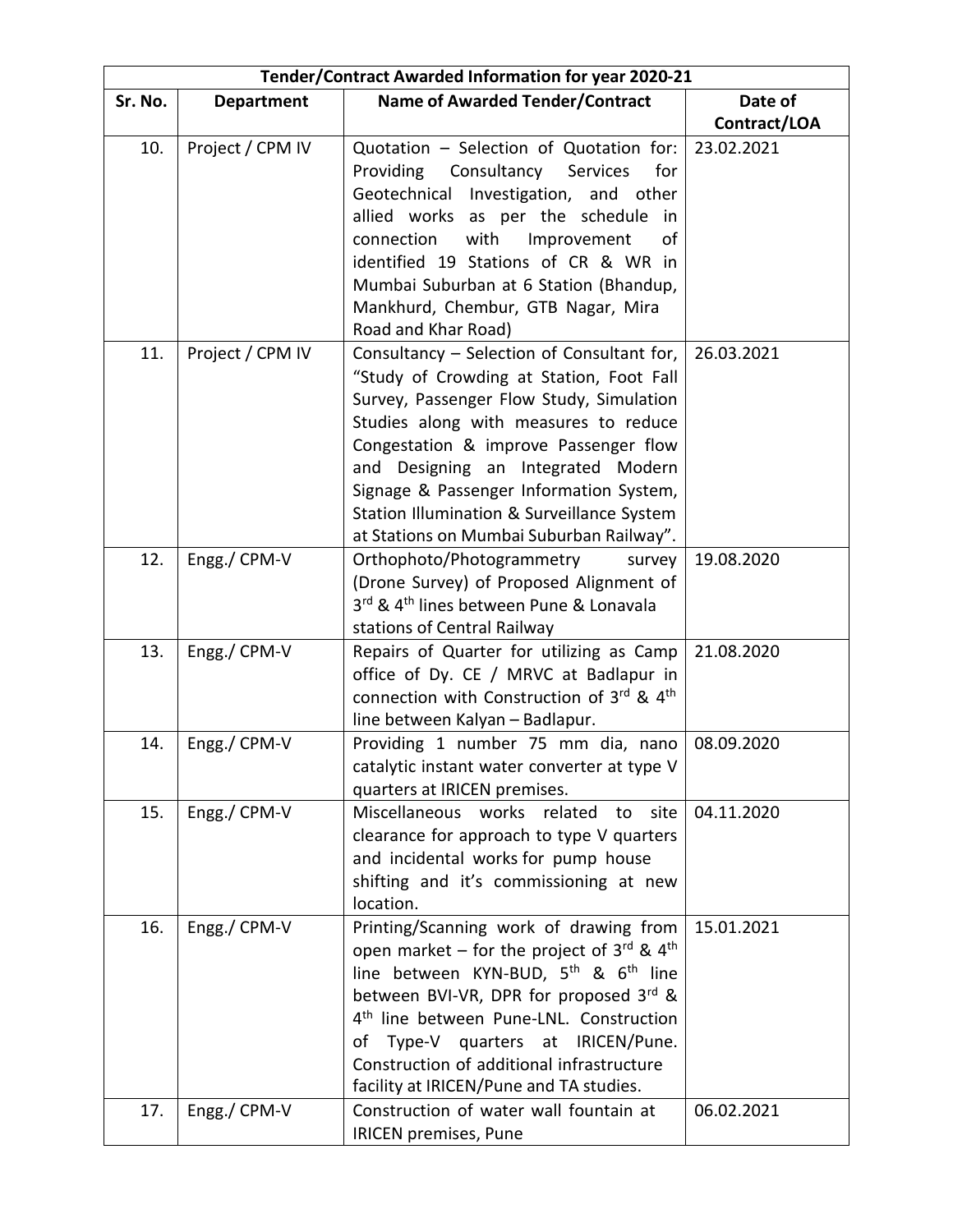| Tender/Contract Awarded Information for year 2020-21 |                   |                                                                     |              |
|------------------------------------------------------|-------------------|---------------------------------------------------------------------|--------------|
| Sr. No.                                              | <b>Department</b> | <b>Name of Awarded Tender/Contract</b>                              | Date of      |
|                                                      |                   |                                                                     | Contract/LOA |
| 18.                                                  | Engg./ CPM-V      | Geotechnical investigation and submitting                           | 08.03.2021   |
|                                                      |                   | report for Br. No. 73 & 75 including Panju                          |              |
|                                                      |                   | Island in connection with proposed                                  |              |
|                                                      |                   | construction of 5 <sup>th</sup> and 6 <sup>th</sup> line in between |              |
|                                                      |                   | Borivali and Virar Railway Stations of                              |              |
|                                                      |                   | Western Railway.                                                    |              |
| 19.                                                  | Engg./ CPM-V      | Baseline Socio Economic Survey (BSES) for                           | 24.03.2021   |
|                                                      |                   | affected areas in Proposed Alignment of                             |              |
|                                                      |                   | 5 <sup>th</sup> & 6 <sup>th</sup> lines between Borivali & Virar    |              |
|                                                      |                   | Section in Mumbai Division of Western                               |              |
|                                                      |                   | Railway.                                                            |              |
| 20.                                                  | Engg./ CPM-V      | Providing Consultancy services Survey of                            | 24.03.2021   |
|                                                      |                   | Bridge site, hydrological investigation of                          |              |
|                                                      |                   | bridges, preparation of GAD including                               |              |
|                                                      |                   | Launching Scheme (if required), design of                           |              |
|                                                      |                   | substructure/superstructure/protection                              |              |
|                                                      |                   | works and facilitating CRS sanction for                             |              |
|                                                      |                   | Minor & Major bridges in connection with                            |              |
|                                                      |                   | Construction of 5 <sup>th</sup> & 6 <sup>th</sup> lines between     |              |
|                                                      |                   | Borivali & Virar section of Western                                 |              |
|                                                      |                   | Railway.                                                            |              |
| 21.                                                  | Planning          | Selection of Consultant for "Procurement                            | 19.08.2020   |
|                                                      |                   | of Project Management Information                                   |              |
|                                                      |                   | System (Management Information System                               |              |
|                                                      |                   | and Integrated interactive Graphical User                           |              |
|                                                      |                   | Interfaces representation) for projects                             |              |
|                                                      |                   | under execution by MRVC."                                           |              |
| 22.                                                  | <b>S&amp;T</b>    | and<br>Installation, Testing<br>Supply,                             | 25.03.2021   |
|                                                      |                   | Commissioning of Omnibus Data Interface                             |              |
|                                                      |                   | Compatible with existing Communication                              |              |
|                                                      |                   | System of TMS control Centre, in                                    |              |
|                                                      |                   | connection with construction of FOB's on                            |              |
|                                                      |                   | Churchgate-Virar Section of Western                                 |              |
|                                                      |                   | Railway.                                                            |              |
| 23.                                                  | S&T               | Supply of TMS FIU<br>materials,<br><b>TMS</b>                       | 02.09.2020   |
|                                                      |                   | indication wiring, modification of site data                        |              |
|                                                      |                   | base software, Online indication Picture                            |              |
|                                                      |                   | Modification in TMS control Centre,                                 |              |
|                                                      |                   | Installation, Testing and Commissioning of                          |              |
|                                                      |                   | TMS FIU Boards and Telecom 5th & 6th Line                           |              |
|                                                      |                   | between Thane-Diwa section of Central                               |              |
|                                                      |                   | Railway.                                                            |              |
| 24.                                                  | <b>Store</b>      | Color TV                                                            | 29.08.2020   |
| 25.                                                  | Store             | <b>SERVER</b>                                                       | 21.10.2020   |